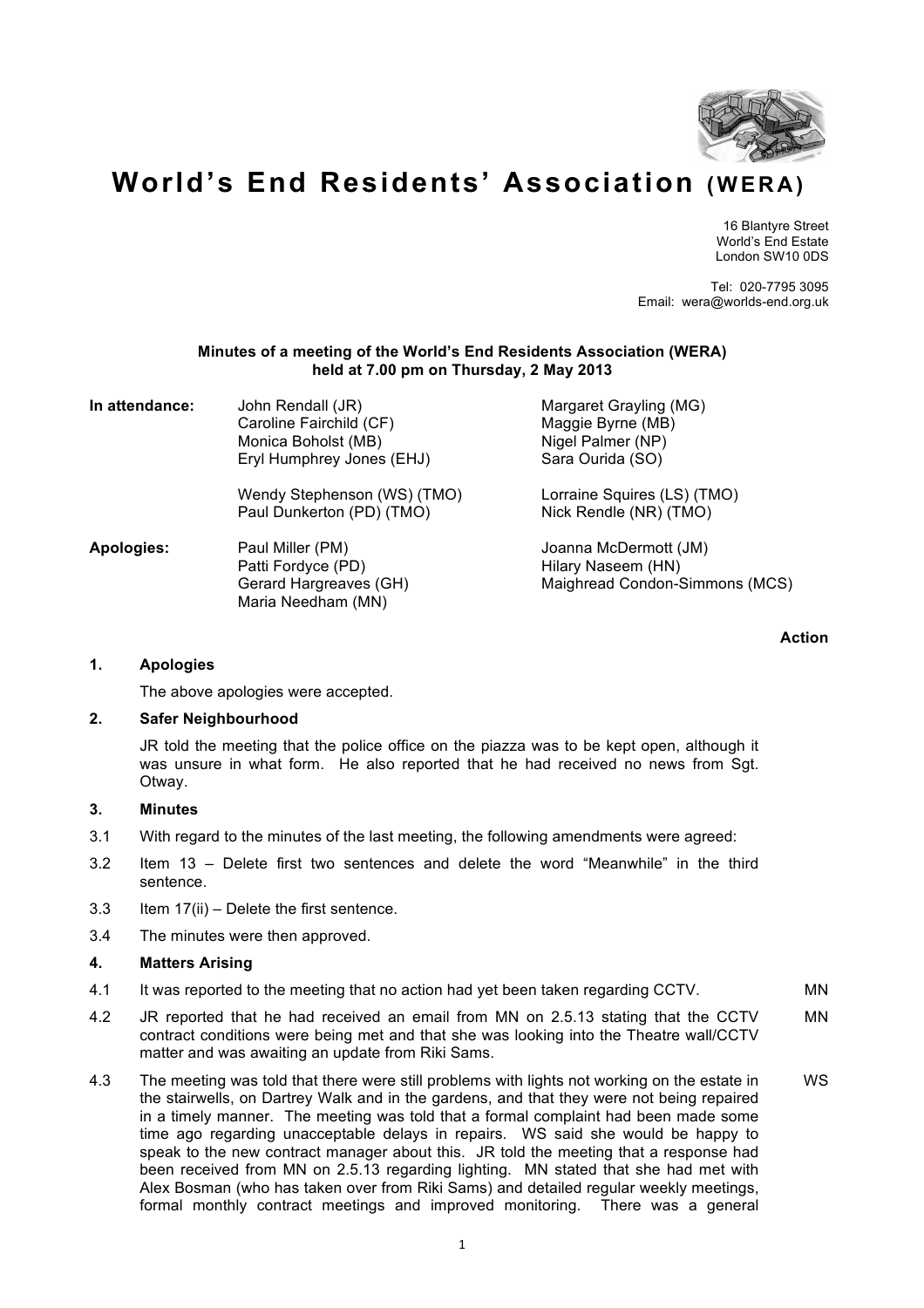discussion regarding complaints about faulty lighting not being noticed/repaired and complaints being ignored.

- 4.4 JR told the meeting that he was still waiting for more information from MN regarding roof gutters. The meeting was told that on one part of the roof (Upper Berrenger near Chelsea Reach Tower) there is some rubbish that has probably been there for years and that it was now growing something "green". WS was asked to find out when the next inspection is due and was requested to check the contract, as rubbish that was not in gutters was being ignored (Upper Blantyre). The meeting was told that this may cause leaks that are not being reported/repaired. It was thought this rubbish was being thrown from the towers. MN/ WS
- 4.5 The meeting was told that there was a drain on Blantyre Walk (near no. 37/38) where there was a lot of pooling of water and resultant staining, possibly caused by blocked drains/dumped rubbish, etc. WS told the meeting that estate inspections were due to take place soon and that notices would be put up and WERA would be notified. These inspections had already been scheduled, but WS was asked about people who work or perhaps were not available at that particular time. WS said that in future WERA would be consulted regarding scheduling. WS told the meeting that because the estate was so large, the estate would be divided in half, for two inspections. WS
- 4.6 WS also told the meeting that Raphael now had a driving role and has been replaced by Felix, who is agency staff. Recruiting will take place to find a permanent member of staff.
- 4.7 With regard to ventilation of kitchens and bathrooms, LS told the meeting that checks were made and all towers are clear, except for Dartrey Tower where a replacement motor is going to be installed. LS was asked why the report had not been completed yet, as this issue had been raised late last year at WERA's AGM. LS
- 4.8 The meeting was told that the Tenant Handbook had not yet been completed, because of recent welfare reform. It was hoped this would be ready in June. MN
- 4.9 MN had also reported that there will soon be a list of both Neighbourhood Officers and Estate Service Assistance posted on noticeboards. MN
- 4.10 The proposed Estate Newsletter was then discussed. The meeting was told that JM felt that it was not forceful enough and that it still needs work. The meeting was told the meeting the newsletter would be ready in the next few days and that a final draft would be sent to WERA for comments. It was suggested that items regarding unacceptable anti social-behaviour (e.g. throwing rubbish from windows, feeding pigeons, etc.) should be included in the newsletter. The meeting was told that somebody was feeding pigeons on Upper Dartrey Walk, above the Sheltered Scheme, which was causing a problem with pigeon droppings. WS/ LS

#### **5. TMO Parking Review**

NR thanked WERA for asking him to attend the meeting to talk about the Thrieve proposal. NR

NR explained that he is the Project Manager and is aware of some of the car park history.

JR explained some of the history of the car park, especially the fact that parking places had apparently been offered for £5, although many people were not aware of this, as it was not offered to everyone. There was a general discussion about the historical bad management of the car park and that parking there was now too expensive. The meeting thought there would be a better take up of parking if the spaces were cheaper and the car park better managed.

NR said that when he first started on this proposal he was shocked by the inefficient and inaccurate records and systems that were in place, but that he felt it was all now more or less in order. He explained that parking fees were set by the council years ago and were increased in line with rents. However he said he would be happy to build business case to reduce parking rents and increase revenue.

NR told the meeting that TFL was backing the Thrieve start-up for 500 to 5,000 cars and went on to explain some of the benefits of electric cars. He explained the proposal to rent a small number of bays in TMO property including the installation of charge points and space for storage. The initial plan for WEE was for three points and six bays but that this would probably increase later in the year. He said that there would be a dedicated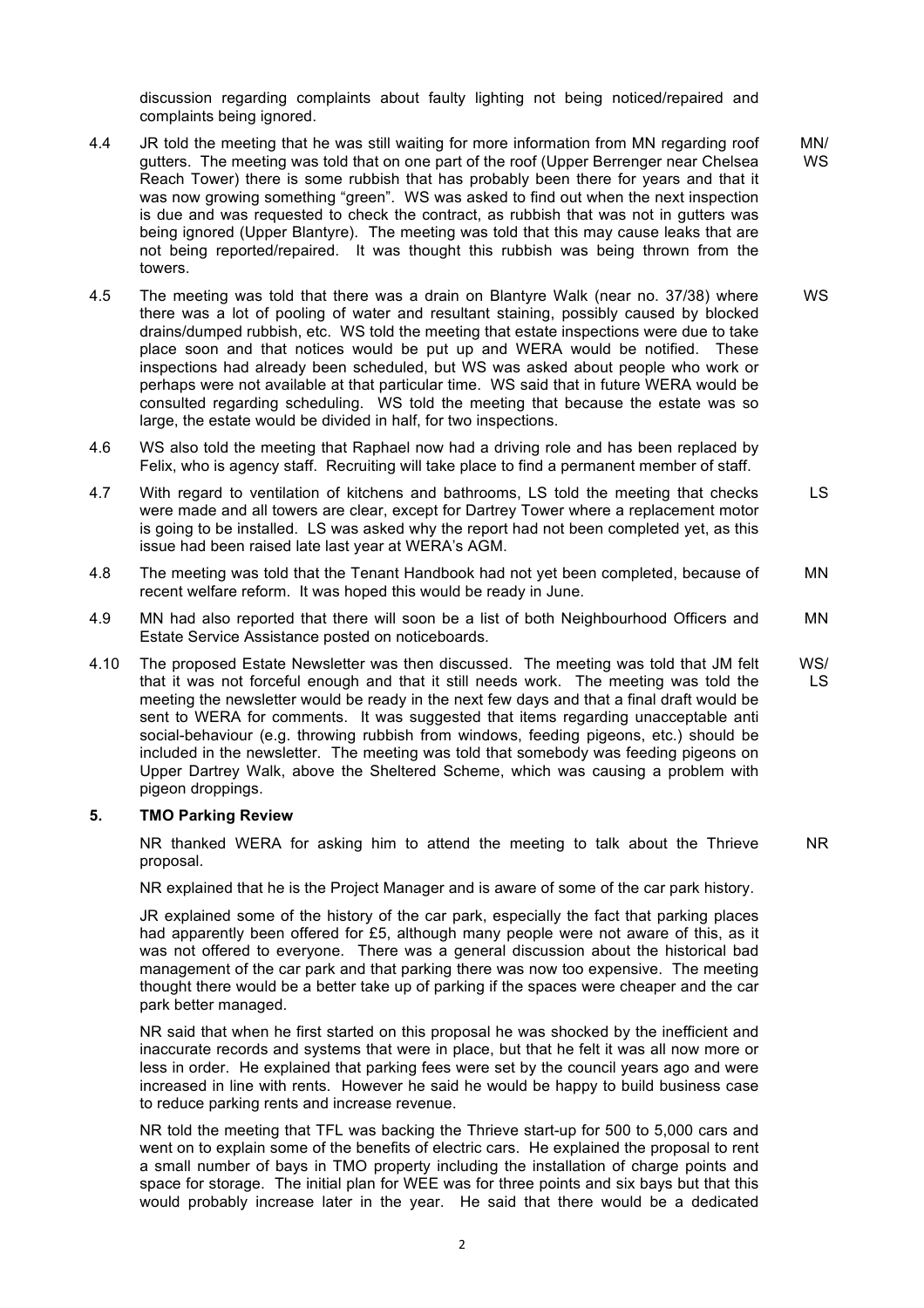electrical supply for charge points.

JR asked NR to summarise the proposal and forward it to WERA. It was suggested and agreed, that an item regarding this proposal should be in the estate newsletter and perhaps posters should be put up on noticeboards.

NR said he proposed to report back to WERA regarding a plan for marketing to residents and surrounding streets. He welcomed comments on a briefing letter he would send to residents.

There was also discussion about the fact that objections to Boris Bikes had been ignored, and the situation with regard to electric cars would probably be the same.

JR thanked NR for attending the meeting.

#### **9. Hidden Homes Update**

JR suggested this item be discussed next, so as to allow PD to leave shortly. PD told the meeting that, despite objections, the accepted layout for these flats represents the best option and meets the requirements. There was some general discussion about capacity and bedroom numbers. The meeting was told that the Children's Home would be closing, which would release three more flats. The committee wanted WERA to be consulted regarding the layout of these proposed flats. PD said he recognised that there could be improvements in the consultation process. He told the meeting that a newsletter will be sent out to update residents regarding works and hoped work would be completed by the end of August. He also told the meeting that if and when asbestos was discovered it would be either monitored (by the relevant Health & Safety officers) or removed. PD

JR thanked him for attending the meeting and PD then left.

#### **6. Housing Officer's Report**

In the absence of MN, the Housing officer's Report was submitted by email and responses incorporated into Matters Arising.

# **7. Request from Terry Oliver re Chelsea Fringe Festival 18-19 May 2013**

EHJ tabled an email regarding the Fringe Festival that was going to take place all over London as a type of alternative event to the Chelsea Flower Show. She told the meeting it took place last year and was very good. A discussion followed and the committee approved. JR said he would email the organisers and residents could then be informed. JR

# **8. Cavity Wall Update**

JR told the meeting that WERA was still awaiting an independent assessment. It was agreed that until the report had been received and discussed, WERA objected to the cavity wall proposals. JR

## **10. Boris Bikes Planning Application**

JR told the meeting that the planning meeting did not appear interested in the opinions of WEE residents, councillors, commercial leaseholders or the church, etc., as they did not take any notice of any objections. JR said the person from TFL present at the planning meeting had not even visited the proposed site. However, it was agreed that an approach would be made to try to reduce the number of bikes proposed. JR

#### **11. Meetings Attended**

- 11.1 The meeting was told that a Resident Engagement meeting had taken place where it was revealed that the new repairs company will have five directors, but that only one will be a resident, who would be chosen from the training sessions the TMO offer.
- 11.2 JR told the meeting that he had attended the Chelsea and Earls Court Forum. JR told the Forum that he felt manpower was needed to assist various groups, but the Forum appeared to be only interested in starting new initiatives and establishing newsletters.
- 11.3 With regard to fire doors, JR told the meeting that Paul Miller had approached the Fire Brigade, but that they would not be doing a survey. NP told the meeting that the Fire Brigade are not interested in the fire door issue. It was thought that the TMO should do a fire door audit with advice from/consultation with the Fire Brigade. TMO

The meeting was told that some of the doors slam very hard and trap limbs because of a